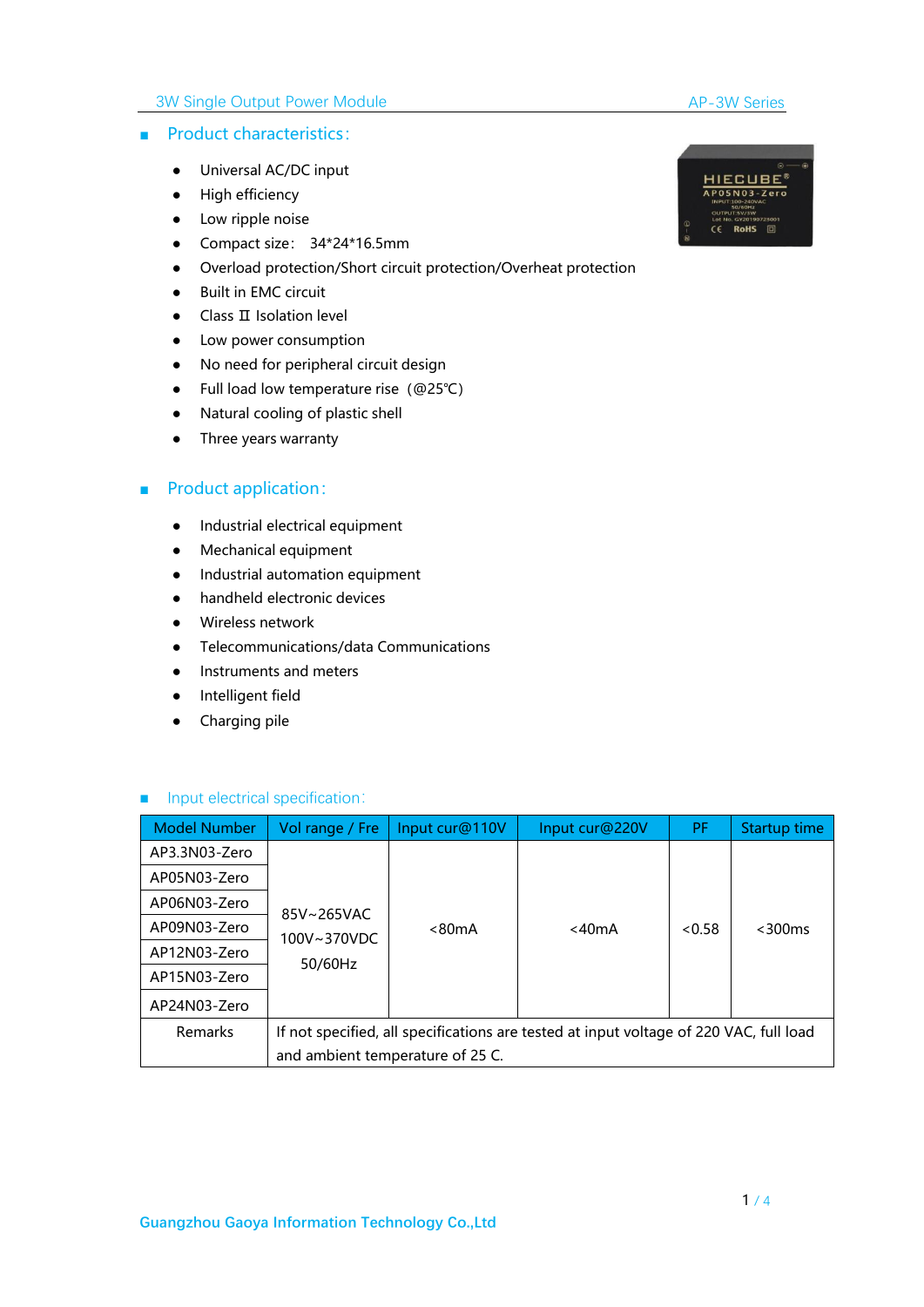# 3W Single Output Power Module

## ■ Output electrical specifications:

| <b>Model Number</b> | Voltage | <b>Current</b>                   | Rated power | <b>Effic</b><br>(Typ) | Vol accuracy                                                                           |  |  |
|---------------------|---------|----------------------------------|-------------|-----------------------|----------------------------------------------------------------------------------------|--|--|
| AP3.3N03-Zero       | 3.3V    | 900 <sub>m</sub> A               |             | 75%                   |                                                                                        |  |  |
| AP05N03-Zero        | 5V      | 600 <sub>m</sub> A               |             | 75%                   |                                                                                        |  |  |
| AP06N03-Zero        | 6V      | 500 <sub>m</sub> A               |             | 75%                   | ±1%                                                                                    |  |  |
| AP09N03-Zero        | 9V      | 330 <sub>m</sub> A               | 3W          | 76%                   |                                                                                        |  |  |
| AP12N03-Zero        | 12V     | 250mA                            |             | 78%                   |                                                                                        |  |  |
| AP15N03-Zero        | 15V     | 200mA                            |             | 78%                   |                                                                                        |  |  |
| AP24N03-Zero        | 24V     | 125mA                            |             | 80%                   |                                                                                        |  |  |
| Remarks             |         | and ambient temperature of 25 C. |             |                       | If not specified, all specifications are tested at input voltage of 220 VAC, full load |  |  |

# ■ Ripple and Noise Characteristics:

| <b>Model Number</b> | 20M Bandwidth / ripple noise<br>(Peak to peak value)                                                                                                                                                                |                   | 200MBandwidth / ripple noise<br>(Peak to peak value) |                   |  |
|---------------------|---------------------------------------------------------------------------------------------------------------------------------------------------------------------------------------------------------------------|-------------------|------------------------------------------------------|-------------------|--|
| Typ                 |                                                                                                                                                                                                                     | <b>Max</b>        | Typ                                                  | <b>Max</b>        |  |
| AP3.3N03-Zero       | 20mV                                                                                                                                                                                                                | 40 <sub>m</sub> V | 40 <sub>m</sub> V                                    | 70 <sub>m</sub> V |  |
| AP05N03-Zero        | 20mV                                                                                                                                                                                                                | 46mV              | 40 <sub>m</sub> V                                    | 70 <sub>m</sub> V |  |
| AP06N03-Zero        | 20mV                                                                                                                                                                                                                | 46mV              | 40 <sub>m</sub> V                                    | 70 <sub>m</sub> V |  |
| AP09N03-Zero        | 20mV                                                                                                                                                                                                                | 30 <sub>m</sub> V | 45 <sub>m</sub> V                                    | 70 <sub>m</sub> V |  |
| AP12N03-Zero        | 20mV                                                                                                                                                                                                                | 30 <sub>m</sub> V | 45 <sub>m</sub> V                                    | 70 <sub>m</sub> V |  |
| AP15N03-Zero        | 40 <sub>m</sub> V                                                                                                                                                                                                   | 70 <sub>m</sub> V | 46mV                                                 | 85mV              |  |
| AP24N03-Zero        | 40mV                                                                                                                                                                                                                | 70 <sub>m</sub> V | 46mV                                                 | 85 <sub>m</sub> V |  |
| <b>Remarks</b>      | If not specified, all specifications are tested at input voltage of 220 VAC, full load<br>1.<br>and ambient temperature of 25 C.<br>The oscilloscope for testing: <tektronix-tds2022c>.<br/>2.</tektronix-tds2022c> |                   |                                                      |                   |  |

### ■ EMC characteristic:

| <b>EMC</b> chara                | Test items                 | <b>Testing standard</b>                 |  |  |  |  |
|---------------------------------|----------------------------|-----------------------------------------|--|--|--|--|
|                                 | Conducted disturbance (CE) | <b>CLASSB</b><br>EN 55032: 2015         |  |  |  |  |
| EMI                             | Radiation disturbance (RE) | EN 55032: 2015<br><b>CLASSB</b>         |  |  |  |  |
|                                 | fluctuation & flicker      | EN 61000-3-3:2013                       |  |  |  |  |
|                                 | Electrostatic discharge    | EN 61000-4-2:2009 Contact ±4KV Air ±8KV |  |  |  |  |
| Radiated immunity<br><b>EMS</b> |                            | EN 61000-4-3:2006 +A1: 2008+A2:2010     |  |  |  |  |
|                                 | Pulse group immunity       | EN 61000-4-4:2012                       |  |  |  |  |
|                                 | Surge immunity             | EN 61000-4-5:2014                       |  |  |  |  |
|                                 | CE immunity                | EN 61000-4-6: 2014                      |  |  |  |  |
|                                 | Voltage sags               | EN 61000-4-11: 2017                     |  |  |  |  |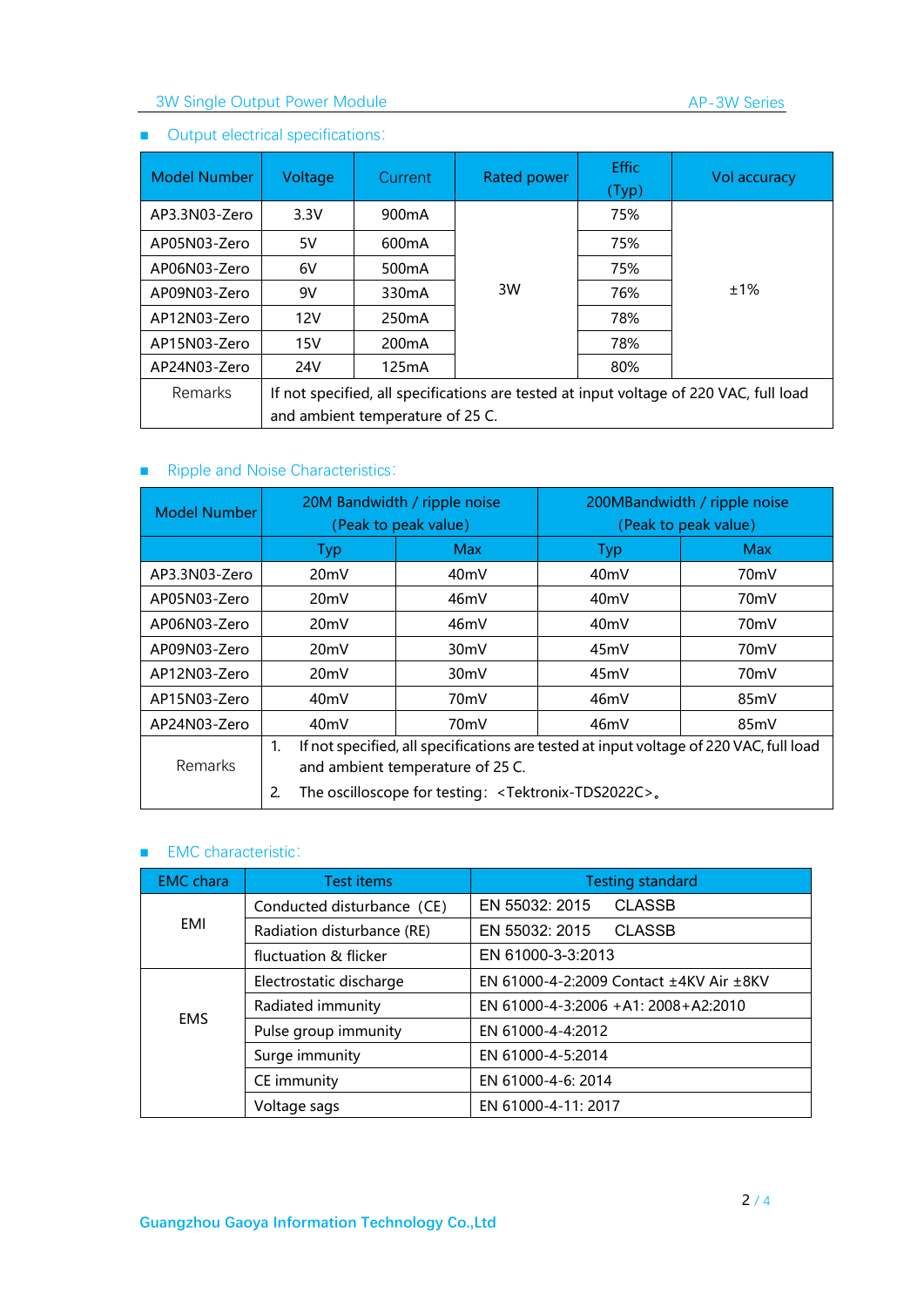#### ■ General characteristics:

| <b>Item</b>              | <b>Working Conditions @ Conclusion</b>                   |
|--------------------------|----------------------------------------------------------|
| 65KHz<br>Fre             |                                                          |
| Short circuit protection | Long-term short circuit, self-recovery                   |
| Overload protection      | > Load150%, self-recovery                                |
| Overheat protection      | Surface temperature > $90^{\circ}C$ ( $\pm 4^{\circ}C$ ) |
| withstand voltage test   | Input-Output 3000VAC /1min                               |
| Working temperature      | $-40 \sim 70^{\circ}$ C                                  |
| Weight                   | 19g $(\pm 1)$                                            |
| <b>Size</b>              | 34*24*16.5mm                                             |
| Shell material           | High Temperature Resistant Plastic Shell                 |
| Cooling mode             | Natural cooling                                          |
| Safety grade             | CLASSI                                                   |

## ■ Design reference circuit:

1. Typical application circuit:



## 2. EMC enhanced recommendation circuit:



# Peripheral component parameters

| Model Number  | <b>FUSE</b>                   | <b>RVD</b> | C <sub>2</sub>      | <b>LCM</b>       | C3, C4       | C <sub>1</sub> | <b>TVS</b>                   |
|---------------|-------------------------------|------------|---------------------|------------------|--------------|----------------|------------------------------|
| AP3.3N03-Zero |                               |            |                     |                  |              |                |                              |
| AP05N03-Zero  |                               |            |                     |                  |              |                |                              |
| AP06N03-Zero  |                               | 14D431K    |                     | <b>UU9.8</b>     |              | <b>CBB CAP</b> | 5V: P6KE6.8A<br>12V: P6KE15A |
| AP09N03-Zero  | 1A/250VAC<br><b>SLOW BLOW</b> |            | $0.33$ uF<br>275VAC | 60 <sub>mH</sub> | 222M<br>250V | 104/50V        | 24V: P6KE28A                 |
| AP12N03-Zero  |                               |            |                     |                  |              |                |                              |
| AP15N03-Zero  |                               |            |                     |                  |              |                |                              |
| AP24N03-Zero  |                               |            |                     |                  |              |                |                              |